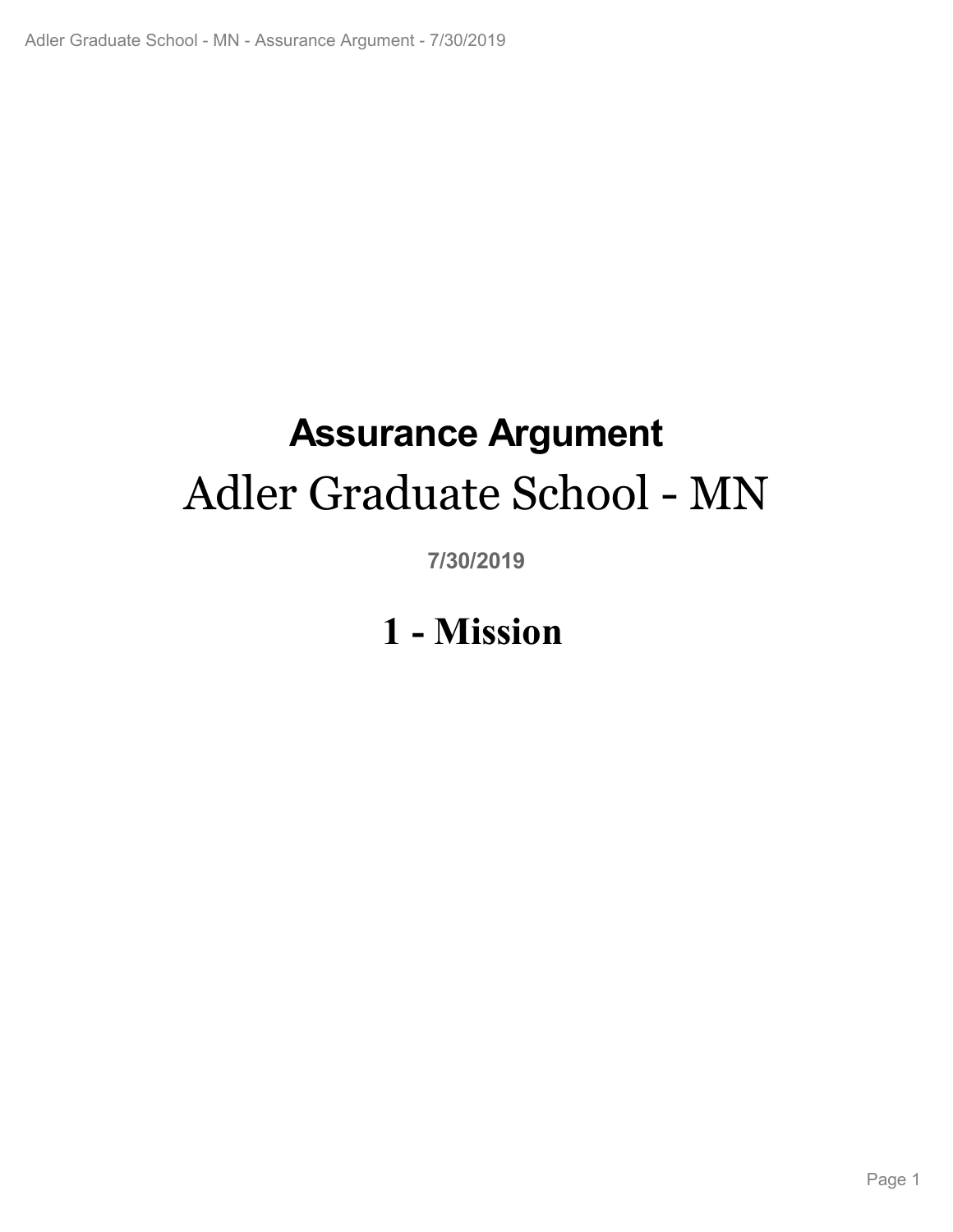# **1 - Mission**

The institution's mission is clear and articulated publicly; it guides the institution's operations.

# **1.A - Core Component 1.A**

The institution's mission is broadly understood within the institution and guides its operations.

- 1. The mission statement is developed through a process suited to the nature and culture of the institution and is adopted by the governing board.
- 2. The institution's academic programs, student support services, and enrollment profile are consistent with its stated mission.
- 3. The institution's planning and budgeting priorities align with and support the mission. (This sub-component may be addressed by reference to the response to Criterion 5.C.1.)

## **Argument**

Adler Graduate School (AGS) has the vision of being "*a leader in empowering and developing mental health and human service professionals to transform society through social interest in action*" and in order to achieve this vision the college operates according to a mission of "*Preparing mental health and human service professionals with a strong Adlerian foundation to foster encouragement, collaboration, and a sense of belonging to the individuals, families, and culturally diverse communities they serve*". The core values that guide the college in pursuing this mission are

- quality education
- Adlerian principles (sense of community, belonging, and significance; responsibility and accountability; encouragement; horizontal functioning; strength-based approaches to human services)
- diversity
- institutional sustainability.

These vision, mission, and core values provide the framework for all institutional processes and decisions.

#### **1.A.1 - The mission statement is developed through a process suited to the nature and culture of the institution and is adopted by the governing board.**

Joining the HLC Assessment Academy triggered an examination of the AGS vision and mission statements in effect at the time. This examination revealed that those statements were outdated and no longer representative of the School's direction, leading to a process of developing new vision and mission statements. A newly formed strategic planning committee was tasked with identifying the core values of AGS to serve as basis for the development of a new vision and mission statement for the School. Although the group was successful in identifying the School's core values, they were not successful in creating a vision and a mission statement that accurately captured the AGS community thoughts about the School.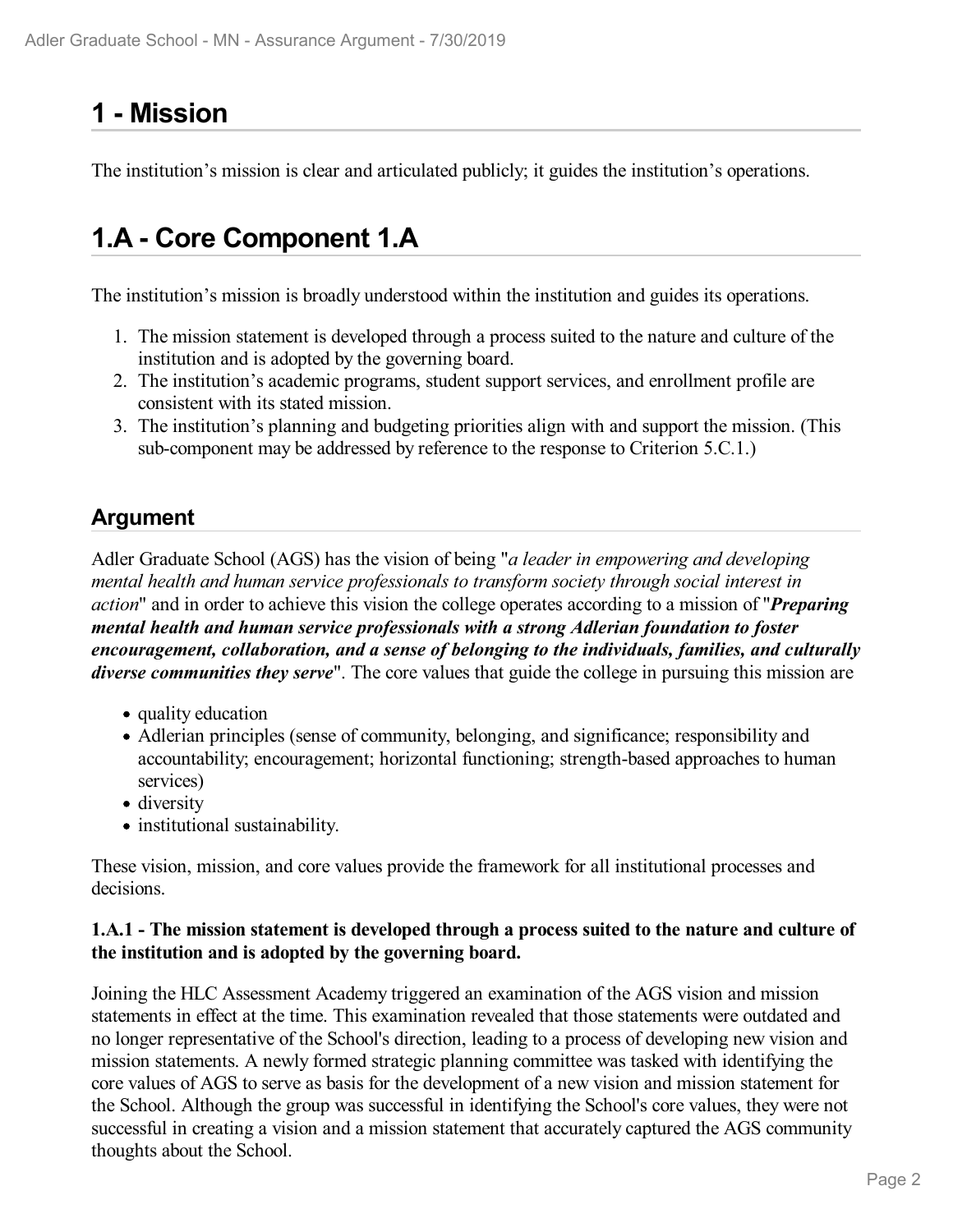In December 2017, with the retirement of then-president Dr. Daniel Haugen, AGS hired a new president, Dr. Jeffrey Allen. This change in leadership led to significant cultural, structural, and operational changes. With a new commitment to the Adlerian values of belonging, encouragement, significance, social contribution, and horizontal functioning, a new organizational structure was developed, emphasizing shared leadership. Dr. Allen, who came to us with significant knowledge about institutions of higher education including development and accreditation processes, instituted a steering committee for strategic planning and accreditation, whose first task was to guide the review process of AGS's vision and mission statements.

Steps followed by the committee included:

- A draft of Vision and Mission statements, Core Values, and Strategic Goals was developed and submitted to stakeholders (students, alumni, faculty, staff, and administrators) for feedback; feedback from surveys was analyzed by the steering committee and used as basis for updating both statements; core values and strategic goals received very positive feedback and only required minor re-wording.
- Revised versions of mission and vision statements were submitted for feedback at the Faculty Development Day (1/17/18) and approved by the group.
- Vision, mission, core values, and strategic plan were submitted to the AGS Board of Directors and unanimously approved.

Later in the year, with the creation of a new, non-clinical program (Applied Adlerian Psychology) focused on human services professionals serving in capacities other than mental health, the mission statement was slightly modified to include this new focus area. This revised version of the mission statement, stated in the first paragraph of this argument, was also approved by stakeholders and the board of directors.

### **1.A.2 - The institution's academic programs, student support services, and enrollment profile are consistent with its stated mission.**

As briefly described in the admissions Viewbook, AGS offers two master's degrees, one in Applied Adlerian Psychology in Leadership (initially named only Applied Adlerian Psychology) and one in Adlerian Counseling and Psychotherapy. Three programs lead to the degree in Adlerian Counseling and Psychotherapy:

- Art Therapy
- Counseling, which is offered in three specialties:
	- Clinical Mental Health Counseling
	- Co-Occurring Disorders and Addictions Counseling
	- Marriage, Couple, and Family Counseling
- School Counseling

AGS also offers certificates:

- Post-master's certificate in Counseling. This certificate is offered in two specialties:
	- Clinical Mental Health Counseling
	- Marriage, Couple, and Family Counseling
- Post-master's certificate in School Counseling
- Certificate in Co-Occurring Disorders and Addictions Counseling
- Certificate in Applied Adlerian Psychology in Leadership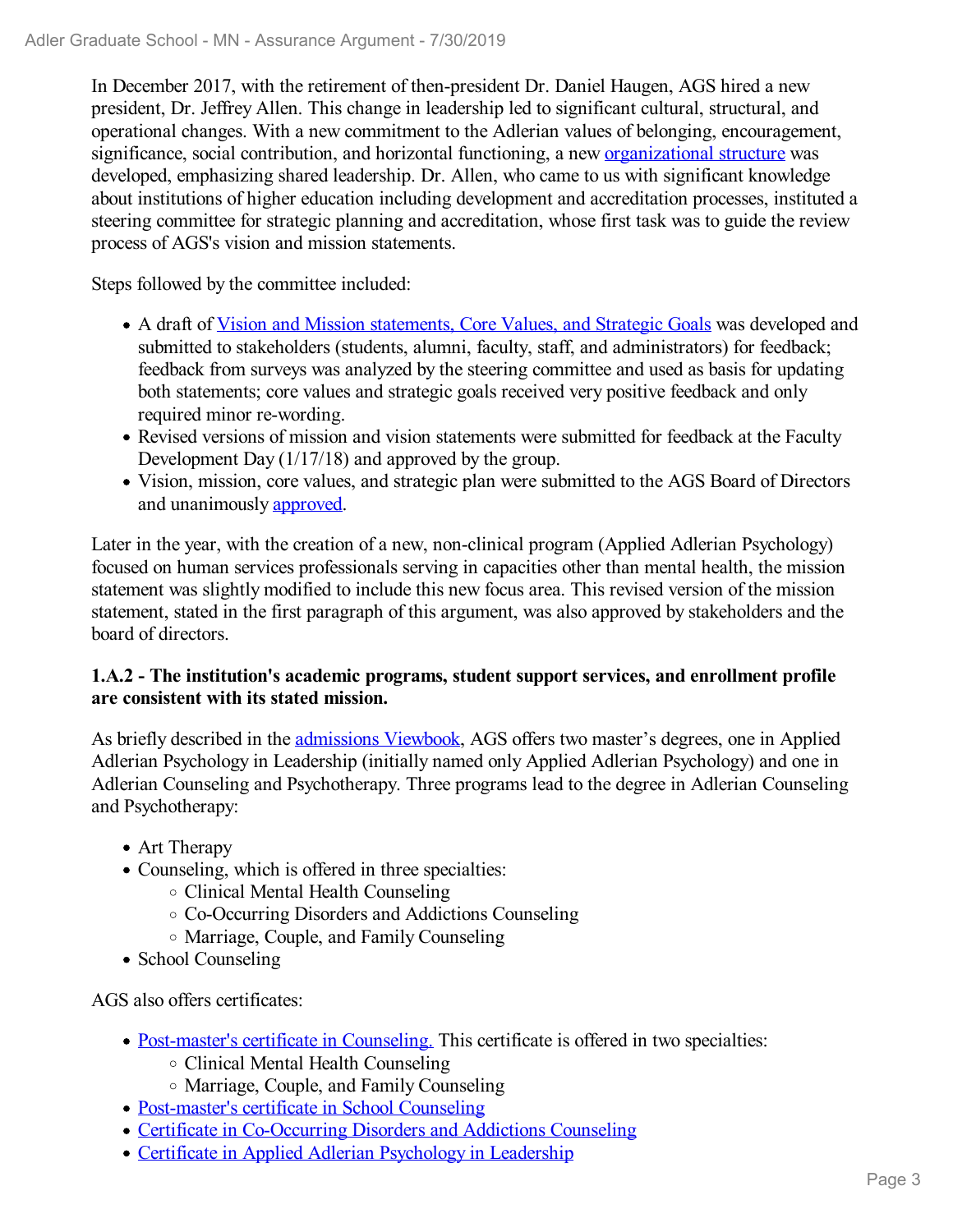Each of AGS's master level programs is directly related to the institutional mission by meeting high academic standards (discussed in detail in **Component 3**), providing students a strong Adlerian foundation, and promoting equity and diversity. This is demonstrated through encouragement, by providing a strong advising structure, and by offering service opportunities for students to develop competence for working with diverse populations. Certificates contribute to the college's mission by providing an Adlerian foundation to graduates of other institutions who may not have had the benefit of receiving an Adlerian foundation and by helping potential mental health and human services professionals to obtain the additional education they need in order to obtain licensure and to join the workforce in their professional areas. The Adler Institute for Continuing Education adds to the pursuit of our mission by offering affordable and quality continuing education programs to area professionals, increasing their knowledge and skills to better serve their communities.

AGS's admission requirements, do not include scores from GRE or other culturally biased standardized tests, and have provisions for allowing conditional admission and supporting conditionally admitted students. These admission procedures support the School's value of creating and maintaining an inclusive campus and our mission of serving diverse communities. The student body demographics for Fall 2018, which are representative of our continuous enrollment, show that approximately 17% of AGS' student population identify as non-white (1.7% American Indian, 3.0% Asian, 2.7 % Hispanic/Latino, and 9.4% African American/Black). This ethnic diversity resembles the area diversity, according to data retrieved from the US Census Bureau (3/7/19), which describes the Minnesota population as 84.4% White, 1.4% American Indian, 5.1% Asian, 5.4% Hispanic/Latinx; and 6.5% African American/Black, for a total of 18.4% non-white). The majority (83%) of our students are female, and ages vary from 21 to 76, which is consistent with the general demographics of the counseling profession. In addition, AGS recruitment and admission materials recognize gender identity fluidity by adding an option for choosing "other" rather than offering only a binary choice. AGS remains committed to recruiting and retaining an increasingly diverse student body, both through continuous improvement of recruitment methods and by providing support services based on equity and on promoting success of all students.

AGS supports students through a number of services, including financial aid, targeted tuition scholarship discounts, disability support, writing support, library services aimed at promoting access to a wide range of information sources, career assistance, and technology support. Each of these departments/services recognizes and supports students' strengths, aims at encouraging students to develop to the best of their abilities, and contributes to the institutional mission of preparing quality mental health and human services professionals with a strong Adlerian foundation to serve diverse communities.

### **1.A.3 - The institution's planning and budgeting priorities align with and support the mission**.

AGS is a not-for-profit private institution with the mission of preparing mental health and human service professionals with a strong Adlerian foundation to foster encouragement, collaboration, and a sense of belonging to the individuals, families, and culturally diverse communities they serve. As such, 92% of the School's operating budget goes toward instruction, student services, student success services, and institutional support and sustainability, with the remaining 8% being dedicated to building and facilities.

Grounded on the four core values of quality education, Adlerian values, diversity, and institutional sustainability, the institutional effectiveness plan provides the scaffolding for institutional planning and operations. These values and institutional plan led to two major organizational changes in 2018: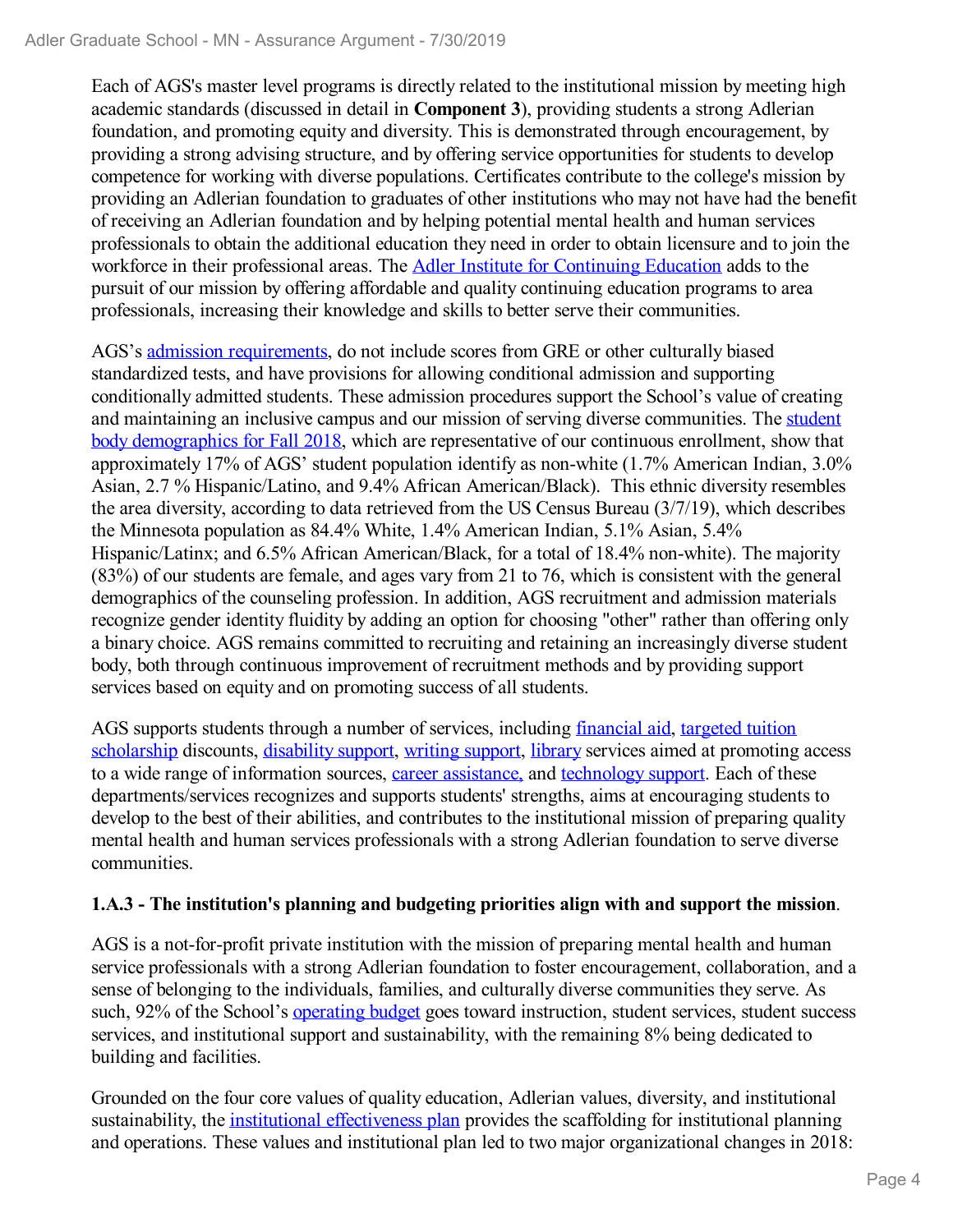the implementation of shared leadership and full-time faculty models.

As part of the shared leadership process, budgeting includes discussions within each institutional unit, intended to identify resources needed or desired, followed by discussion by a leadership group (consisting of the President; the Vice-President for Finances; the Directors of Academic Affairs and Quality Assurance, Admissions and Student Success Services; a Program Chairs representative; and the HR/Administrative Assistant) to examine the needs of each unit within the context of resources available. Budget priorities are identified in these meetings, with the intent of maximizing the use of resources in order to accomplish the institutional mission. Details of budgeting priorities and planning will be discussed in the response to **component 5.C.1**.

As part of the re-structuring undergone by the institution in 2018, a full-time faculty model was introduced. This movement from a 100% adjunct faculty model to a model that recognizes the importance of full-time faculty in developing curriculum, establishing best-practices in instruction, advising, and in program evaluation reflects the priority placed on the mission of preparing quality mental health and human service professionals. During the 2018-2019 academic year AGS hired 16 full-time faculty members, of which five hold doctorates in counselor education and supervision, two are ABD in the same field, four hold doctoral degrees in other disciplines, and the remaining five hold master's degrees and professional licenses, and are highly qualified in their areas of expertise. The financial investment necessary for the establishment of this full-time faculty model is testament to the institutional commitment to its mission.

### **Sources**

- ACAD Certificate AAPL
- ACAD Certificate COD
- ACAD Certificate Counseling
- ACAD Certificate SC.pdf
- ACAD Library Report.pdf
- ADM Viewbook 2019
- BOD Mission Statement Revision Approval
- FIN 2019-20 Budget.pdf
- FTFaculty CVs HLC
- PRES Institutional Effectiveness 2019-2021.pdf
- PRES Org Structure
- PRES Strategic Plan 1-19-18 DRAFT1.pdf
- REG Student Demographics.pdf
- WEB Accomodations.pdf
- WEB Admissions.pdf
- WEB Career Services
- WEB\_Financial Aid.pdf
- WEB Institute page.pdf
- WEB Scholarship information
- WEB Technology.pdf
- WEB Writing Center.pdf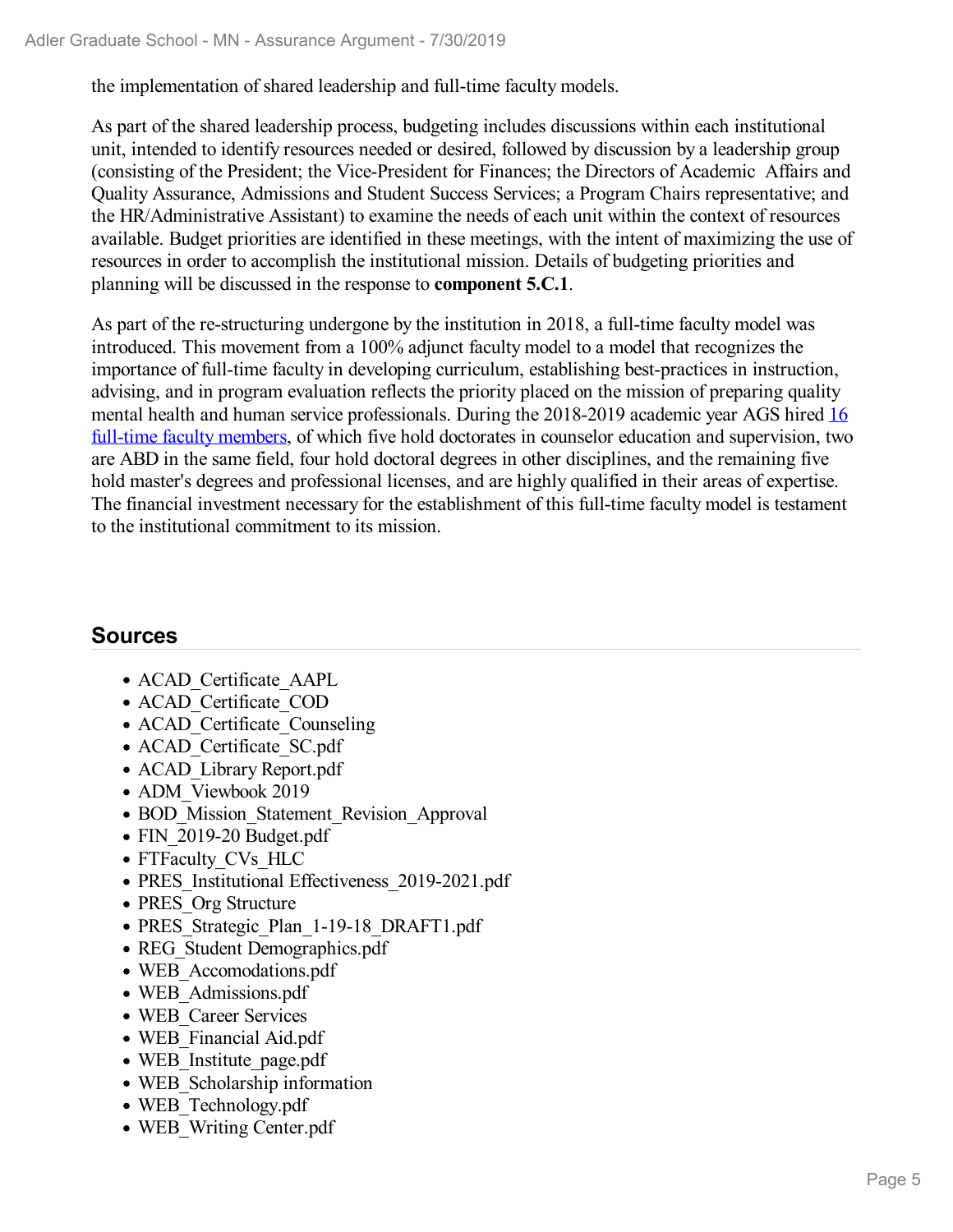# **1.B - Core Component 1.B**

The mission is articulated publicly.

- 1. The institution clearly articulates its mission through one or more public documents, such as statements of purpose, vision, values, goals, plans, or institutional priorities.
- 2. The mission document or documents are current and explain the extent of the institution's emphasis on the various aspects of its mission, such as instruction, scholarship, research, application of research, creative works, clinical service, public service, economic development, and religious or cultural purpose.
- 3. The mission document or documents identify the nature, scope, and intended constituents of the higher education programs and services the institution provides.

### **Argument**

AGS's mission is articulated publicly on printed materials, our website, classrooms, and on audiovisual materials (such as slides) when we do presentations.

### **1.B.1 - The institution clearly articulates its mission through one or more public documents, such as statements of purpose, vision, values, goals, plans, or institutional priorities.**

AGS's vision and mission statements, as well as its four core values, are published as a page in the School's website and posted in all classrooms. The mission and core values also serve as the framework for our institutional effectiveness plan, our budgeting, and our institutional and programspecific assessment plans. In addition, the institution's mission and vision are represented in every issue of the AGS newsletter, which is distributed via constant contact, social media, and published online both in pdf and webpage formats.

### **1.B.2 - The mission document or documents are current and explain the extent of the institution's emphasis on the various aspects of its mission, such as instruction, scholarship, research, application of research, creative works, clinical service, public service, economic development, and religious or cultural purpose.**

AGS is a teaching institution, fully focused on the mission of preparing mental health and human service professionals with a strong Adlerian foundation to foster encouragement, collaboration, and a sense of belonging to the individuals, families, and the culturally diverse communities they serve. The pursuit of this mission is founded on four core values, namely quality education, Adlerian principles, diversity, and institutional sustainability. In pursuing this mission, the AGS hopes to make continuous progress toward the vision of being "a leader in empowering and developing mental health and human service professionals to transform society through social interest in action."

This mission statement was created in early 2018 and updated in August of the same year to include the newly created program in Applied Adlerian Psychology (now named Applied Adlerian Psychology in Leadership). The development of this program, created to replace a then-existing program in Adlerian Studies that did not have a target audience, was in itself an effort to better meet the mission of serving diverse communities by preparing human service professionals who work in areas other than mental health.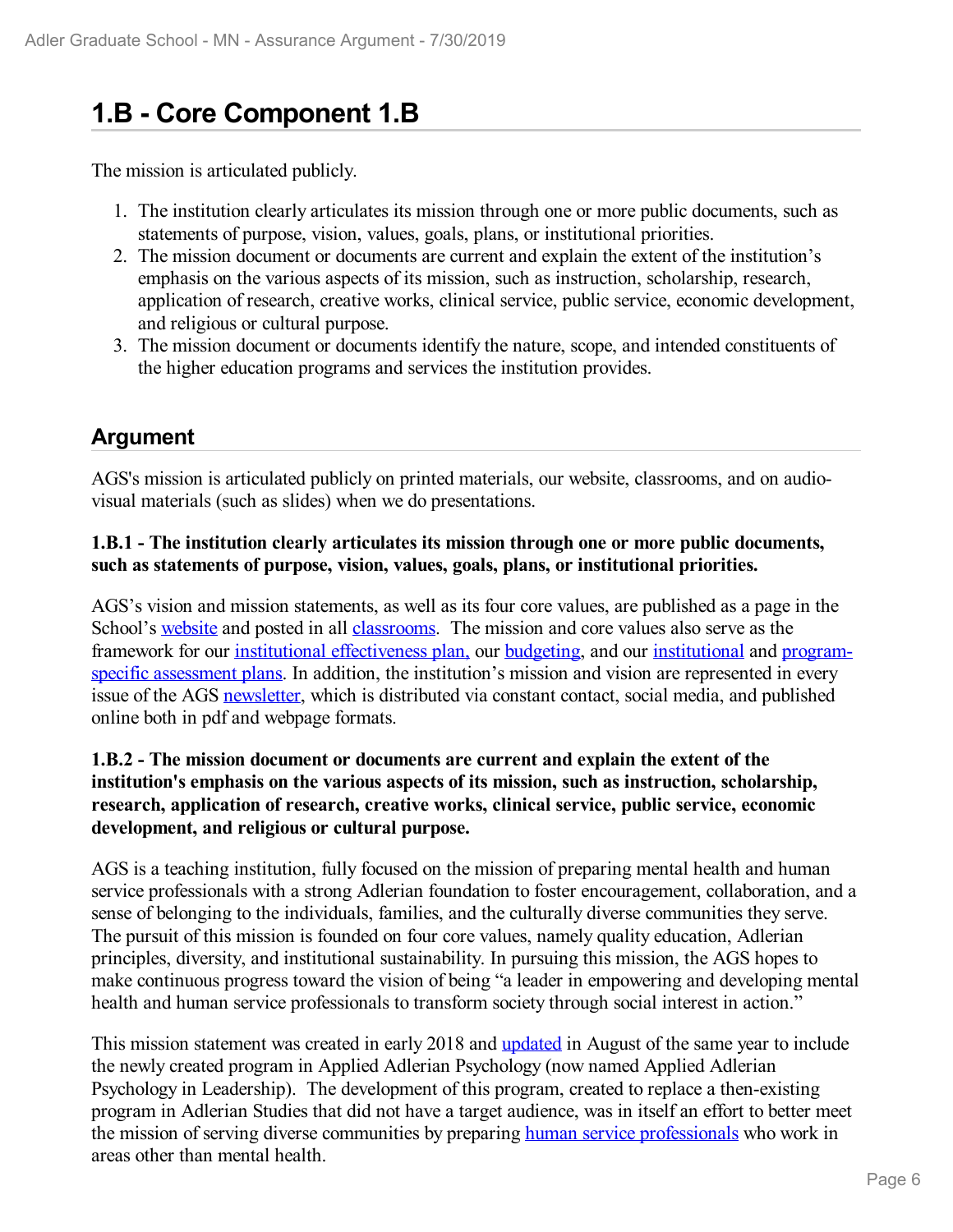The institutional effectiveness plan, which is firmly grounded on our vision, mission, and core values, guides institutional planning and evaluation. This document identifies mission- and valuebased key performance indicators in each of the aspects of the School's mission. The document is a living-document that is updated as goals are achieved and new areas for improvement are identified. Internal and external constituents can access the document via AGS's website.

### **1.B.3 - The mission document or documents identify the nature, scope, and intended constituents of the higher education programs and services the institution provides**

The nature and scope of the academic programs offered by AGS were listed in response to **Component 1.A.2** and include master's of arts degrees that qualify graduates for work in mental health and other human services fields, as well as certificates in applied Adlerian psychology in leadership, counseling, and school counseling. In addition to these academic programs, AGS offers continuing education programs that serve current students, alumni, and other area professionals.

AGS mission is focused on serving diverse communities, which includes providing education to a diverse student body that in turn provides mental health and other human services to diverse communities. Equity and accessibility to services are important aspects to be considered when pursuing this mission, and AGS is committed to attracting and supporting students from communities that are under-represented in graduate education in general and in mental health and other human services professions in particular. The School's admission requirements, 2018- 19 student recruitment outreach efforts, and diversity-promoting recruitment plan for 2019-20 reflect this commitment.

AGS invests in establishing partnerships with agencies that offer services to diverse communities. By offering tuition scholarships to these agencies' employees, AGS increases community members' access to mental health services, while placement of students for field experience in these agencies helps increase graduates' competence in working with diverse populations.

As part of preparing students to "foster encouragement, collaboration, and a sense of belonging" to the diverse communities they serve, AGS strives to secure field experience sites that serve populations of diverse cultural and socio-economical status backgrounds, both for students in clinical tracks and in school counseling. In addition, AGS engages in providing service opportunity to students through the Art Therapy Service Center, which provides services to aging communities and populations with different types of ability, and the School Counseling Service Center, which provides direct and indirect services to underserved schools. AGS is also actively engaged in providing ADA accommodations to students with disabilities and in providing additional support to students who are conditionally admitted.

### **Sources**

- ACAD Conditional Admits
- ACAD Field Experience Sites
- ACAD SC Field Experience Sites
- ADM Diversity 2019-2020
- ADM Diversity Promoting Efforts 2018.pdf
- ADM\_Newsletter\_March2019
- BOD Mission Statement Revision Approval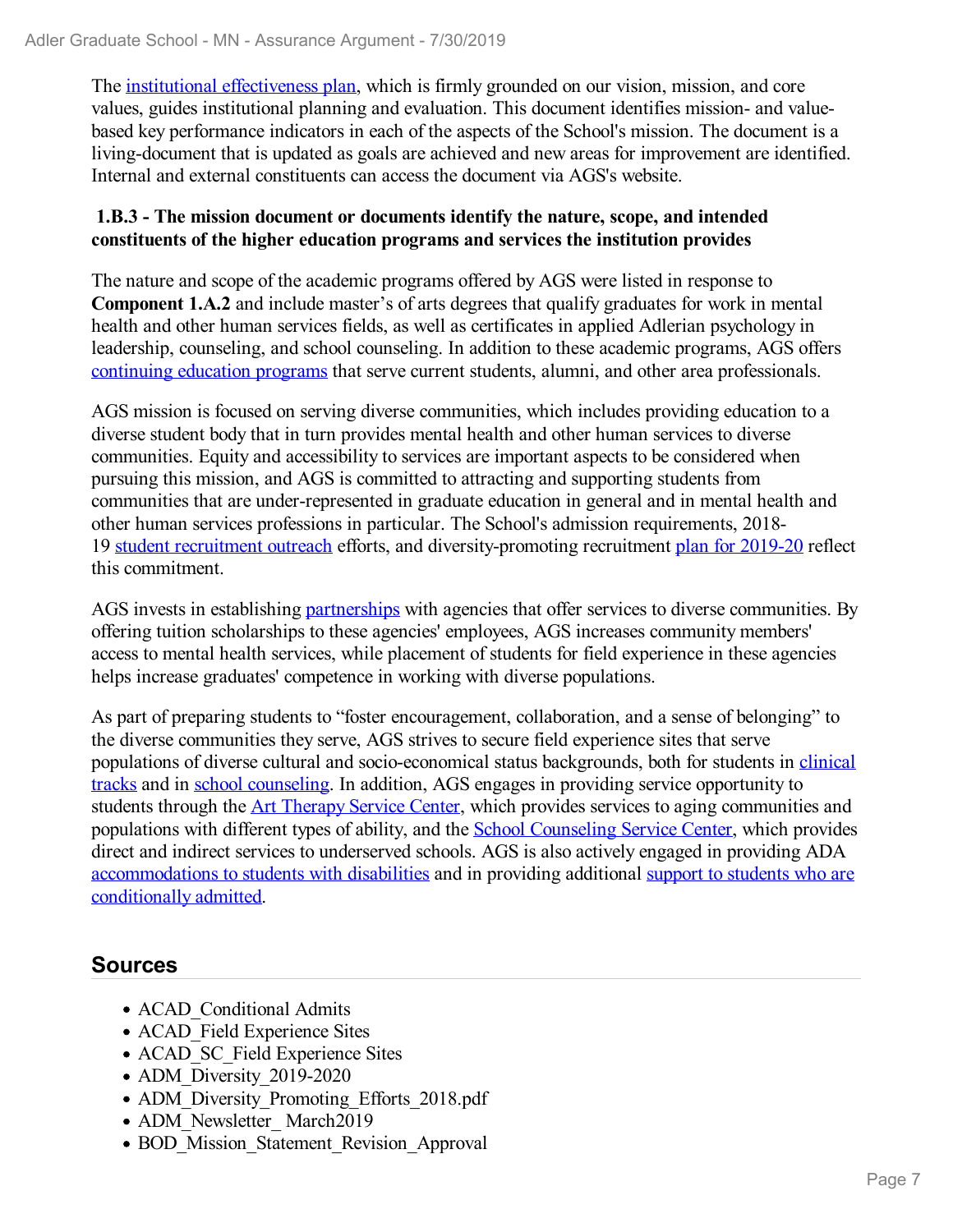- FIN 2019-20 Budget
- PRES\_AAP\_WhitePaper
- PRES\_Classrom Sign.pdf
- PRES<sup>I</sup>nstitutional Effectiveness 2019-2021.pdf
- QAA\_AGS\_Evaluation\_Plan
- QAA\_Planning Retreat Summary Report.pdf
- SSS\_ADA\_Accommodations\_2013-Feb2019
- WEB\_AT\_Service Center.pdf
- WEB\_Community\_Partnerships.pdf
- WEB Institute page.pdf
- WEB\_Mission.pdf
- WEB SC Service Center.pdf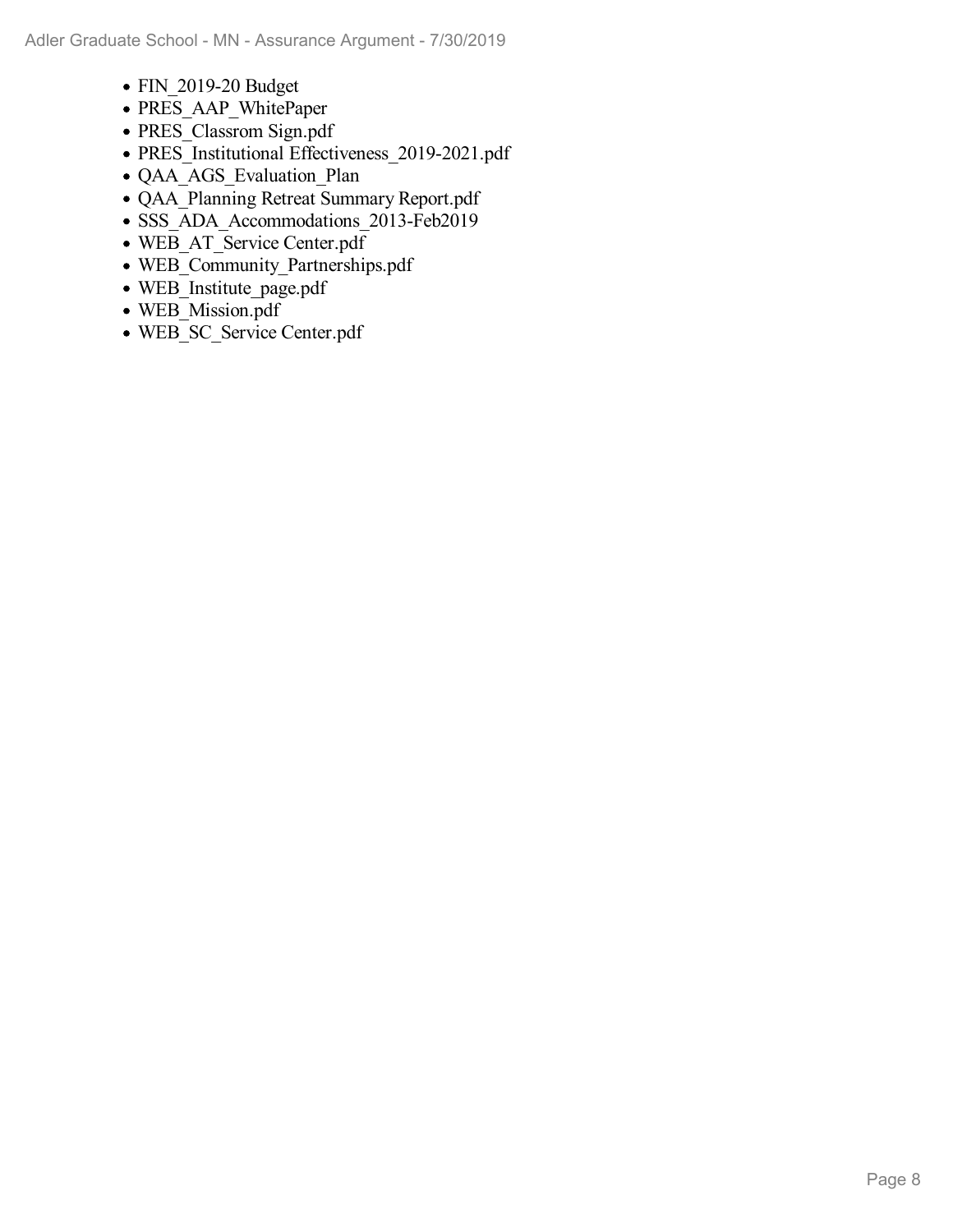# **1.C - Core Component 1.C**

The institution understands the relationship between its mission and the diversity of society.

- 1. The institution addresses its role in a multicultural society.
- 2. The institution's processes and activities reflect attention to human diversity as appropriate within its mission and for the constituencies it serves.

### **Argument**

#### **1.C.1 - The institution addresses its role in a multicultural society.**

The role of AGS in a multicultural society is clearly expressed in the graduate school's mission statement, "*preparing mental health professionals with a strong Adlerian foundation to foster encouragement, collaboration, and a sense of belonging to the individuals, families, and culturally diverse communities they serve"*. (Bold added for emphasis.) As one of the institution's four core values, diversity serves as one of the pillars that form the framework defining AGS's goals, processes, and improvement plans. Because diversity is so central to AGSl's mission, our efforts to recruit students from diverse communities, to provide services to underserved communities, and to place students in sites where they can serve and learn from individuals and families of different cultural and socio-economical backgrounds were also discussed under **component 1.B**.

Although not so clearly spelled out, attention to cultural diversity is also reflected in the Adlerian principles that form a second pillar of this framework, as they show how the role of individuals in the social group to which they belong and the extent to which they contribute to the group are directly related to individual and community health.

### **1.C.2 - The institution's processes and activities reflect attention to human diversity as appropriate within its mission and for the constituencies it serves.**

Preparing all students for service to all types of communities is one of the four broad strategic goals that guide AGS's institutional effectiveness plan. In order to achieve this goal, the School identified four intermediate goals, to which each of the organizational units contribute with narrower specific objectives. These goals, processes, and activities developed to pursue them are:

- **Seek out, identify, attract, and retain an increasingly diverse student body, staff, faculty, and board of directors to promote opportunities for understanding different perspectives.** Examples of activities and processes the contribute to this effort include: intentional admission efforts; intentional recruitment of faculty from diverse backgrounds; tuition discount scholarships offered to members of the military community, to employees of strategic community partners that offer services to underserved communities, and to members of the Native American community. Ethnic diversity among faculty increased by 8% between April 2018 and June 2019 and increased diversity/inclusion is one of the priorities orienting the development of a plan for recruitment of new Board members.
- **To sustain, improve, and promote a sense of safety, belonging, and significance for all students.** This includes Title IX training required for all faculty and staff and available to students; professional development events for faculty and staff focused on diversity and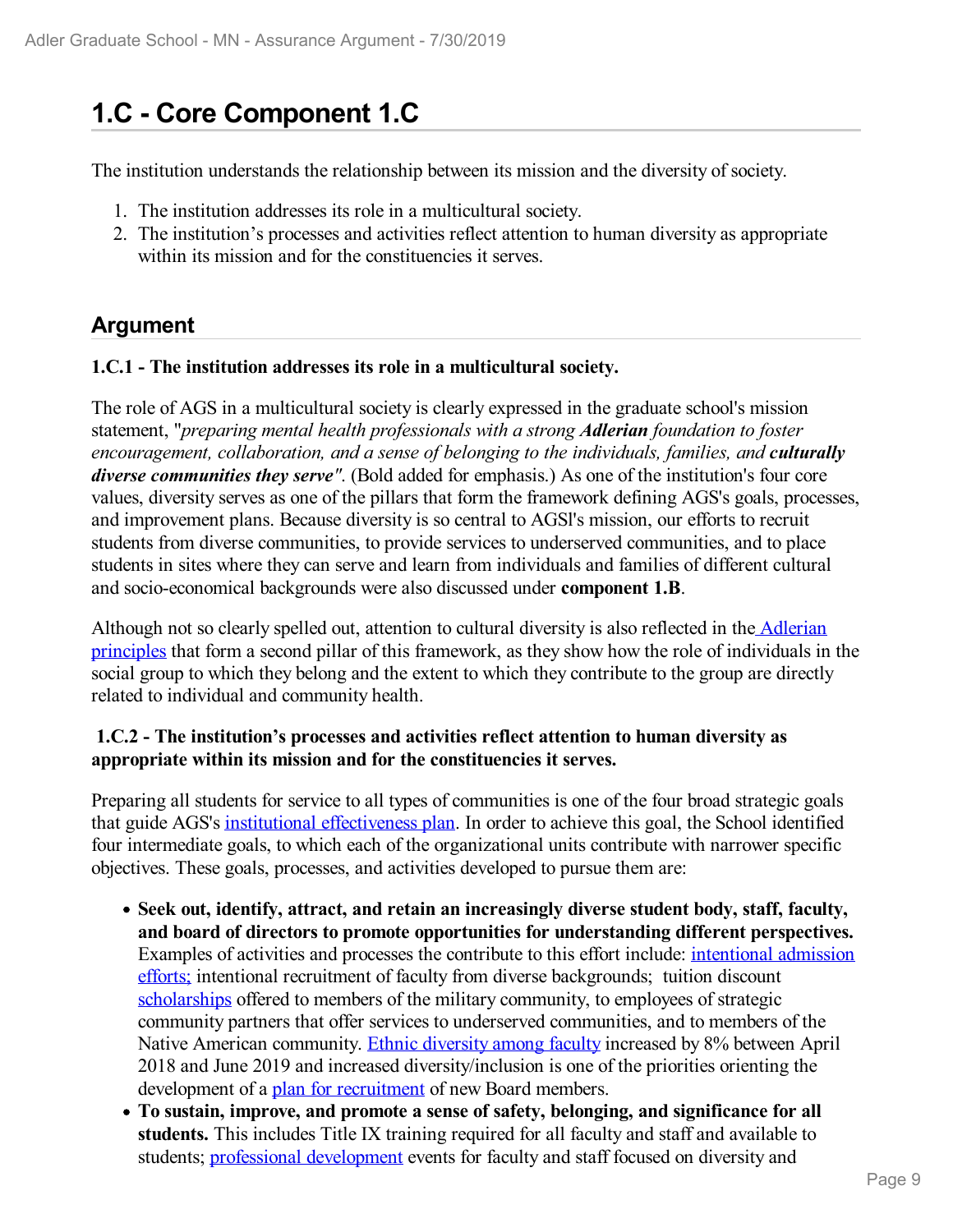inclusivity; Adlerian students in Action, an open-membership student association that aims at increasing connectivity, inclusivity, and belonging among students; and Social Interest in Action, a staff-led group that promotes belonging and significance by 1) providing opportunities for contributing to the mental health community and 2) promoting connection among AGS members by recognizing birthdays and individual contributions to the greater good. One of the objectives of the monthly writing contest sponsored by the Writing Center is also to promote connectivity and a sense of belonging among students.

- **To increase multicultural counseling awareness, knowledge, and skills through curricular experiences.** One three-credit course is fully focused on multicultural and social-justice counseling competencies (MSJCCs). In addition, opportunities to develop multicultural and social justice awareness, knowledge, and skills are infused throughout the curriculum and at the end of their program students must demonstrate in their portfolio defense how they developed these competencies. All students are expected to participate in service activities during their career at AGS, and their participation in such activities is evaluated during the portfolio defense, according to the service activities rubric.
- **To provide extracurricular opportunities for students to develop multicultural and social justice counseling competencies.** Examples include activities of the Art Therapy Service Center; the School Counseling Service Center; development of field experience sites that represent area diversity, both in clinical specialties and in school counseling; and opportunities for immersion learning in Jamaica and Romania.

Serving students from underrepresented cultural groups is instrumental in increasing access to care for members of these groups. In addition to the 2018-19 and planned 2019-20 intentional efforts to recruit students from underrepresented groups, AGS also holds a designation as a Military Friendly® school. As discussed above, AGS offers tuition discounts for employees of community partners who provide services to underserved communities. These community partners, in turn, also serve as field experience sites for our students, which increases students' opportunities to work with members of these communities.

AGS administrators, staff, and faculty recognize that recruiting students from underserved communities is not enough and that processes need to be in place to promote these students' success. As such, AGS is committed to retaining these students by providing academic and extracurricular support to promote their success, including accommodations for students with learning disabilities, academic advising, writing support for all students and specialized writing support for students for whom English is a second language, and active support to students who are conditionally admitted. AGS understands that not all students learn the same way. In order to meet a variety of learning styles we offer experiential learning activities in the classroom, emersion opportunities outside of the classroom, and online courses. For example, to demonstrate learning in our online courses, students can write, video, or audio tape themselves answering a question.

Policies against discrimination, gender-based misconduct, sexual misconduct, alcohol and drug abuse, policies protecting freedom of inquiry and expression, and policies promoting ethical behaviors are published in the Catalogue/Student Handbook, in the Employee Handbook, and in the Faculty Handbook.

## **Sources**

• ACAD 523 Syllabus.pdf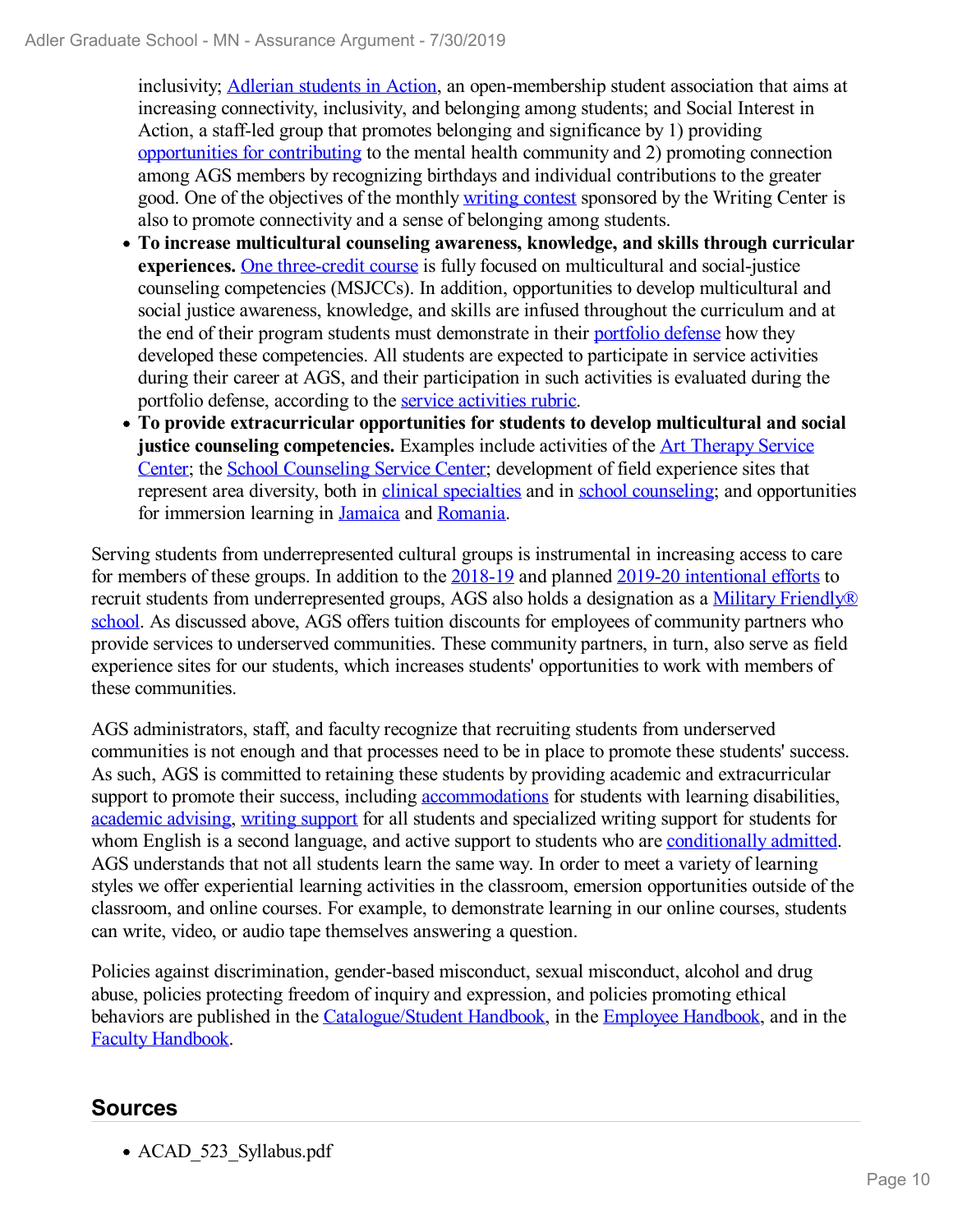- ACAD Adlerian Students in Action.pdf
- ACAD Advising.pdf
- ACAD Conditional Admits
- ACAD Field Experience Sites
- ACAD ICASSI
- ACAD MSJCCs Rubric.pdf
- ACAD Multicultural Experience Jamaica
- ACAD Portfolio ServiceActivities Rubric
- ACAD Professional Development Series
- ACAD SC Field Experience Sites
- ACAD\_SchoolCounselingServiceCenter\_SevenHills.pdf
- ADM Diversity 2019-2020
- ADM\_Diversity\_Promoting\_Efforts\_2018.pdf
- BOD Retreat Diversity
- HR Demographics Faculty and Staff
- PRES\_Institutional Effectiveness\_2019-2021.pdf
- SSS ADA Accommodations 2013-Feb2019
- SSS Writing Contest Samples
- WEB AlfredAdler website.pdf
- WEB\_AT\_Jamaica.pdf
- WEB\_AT\_Service Center.pdf
- WEB MilitaryFriendly
- WEB SC Service Center.pdf
- WEB Scholarship information
- WEB\_Social\_Interest\_in\_Action.pdf
- WEB Writing Center.pdf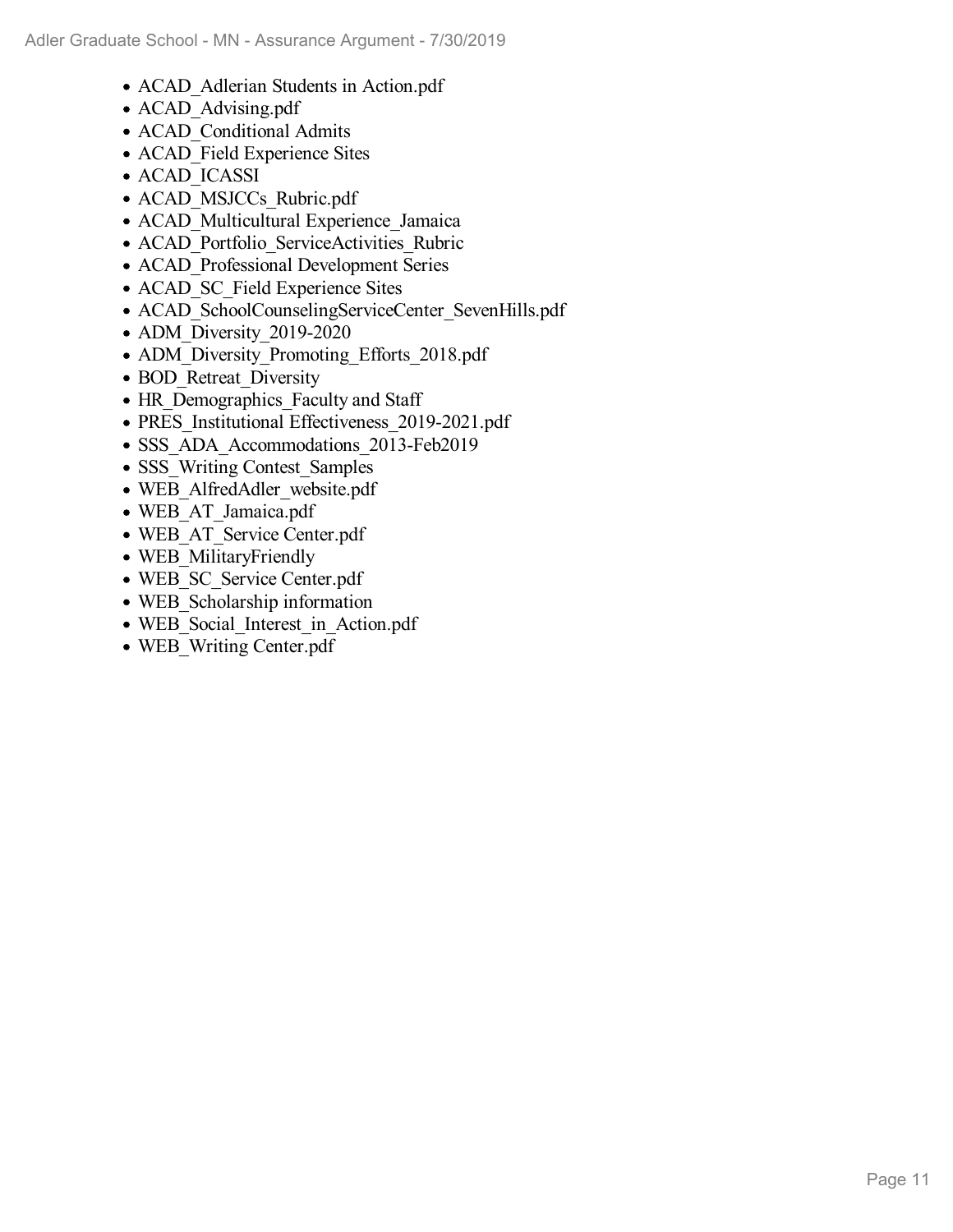# **1.D - Core Component 1.D**

The institution's mission demonstrates commitment to the public good.

- 1. Actions and decisions reflect an understanding that in its educational role the institution serves the public, not solely the institution, and thus entails a public obligation.
- 2. The institution's educational responsibilities take primacy over other purposes, such as generating financial returns for investors, contributing to a related or parent organization, or supporting external interests.
- 3. The institution engages with its identified external constituencies and communities of interest and responds to their needs as its mission and capacity allow.

### **Argument**

#### **1.D.1 - Actions and decisions reflect an understanding that in its educational role the institution serves the public, not solely the institution, and thus entails a public obligation.**

As discussed in previous sections, AGS's mission statement recognizes the public as the ultimate beneficiary of the education provided to our students. To this end, decisions are made with the understanding that a) educational institutions must be mindful of the needs of local, regional, and global communities, and b) quality education requires both strong curricula and extracurricular opportunities to interact with and contribute to different communities.

The types of degree-granting programs offered by AGS reflect the national and regional growing needs for mental health professionals in general and for counselors in particular, as these are the only mental health professionals who operate from a developmental, strength-based perspective (while psychiatrists, psychologists, and social workers follow a deficit-based medical model). Data for the state of Minnesota show a shortage of mental health professionals in general and of professional counselors in special, which AGS hopes to help fill with graduates from the Art Therapy and Counseling programs. Likewise, the state of Minnesota has one of the worst counselor-to-student ratios (approximately 1:700, when the American School Counselors Association defines the ideal as 1:250) and the School Counseling program strives to help fill the gap. In addition, the Applied Adlerian Psychology program was created to fill what we see as a need for non-clinical human service professionals who operate from a strength-based, collaborative, and encouraging perspective. Tuition scholarships offered by AGS to its community partners and to members of the Native American and military communities is also a way to increase the number of counselors and art therapists in the region and to reduce the gap between need and service providers.

To fulfill our obligation to the public, it is also necessary to prepare these professionals to offer high quality services. This requires attention to both curricular and extra-curricular elements.

Curricula for the programs that lead to the degree in Adlerian Counseling and Psychotherapy are based on the academic standards defined by the organizations that provide national accreditations and/or state board approvals for such programs. While AGS' programs are not nationally accredited by these organizations (CACREP for Counseling and School Counseling and CAAHEP for Art Therapy) we have designed our curriculum to meet the curricular standards set by them, as these standards are recognized as the best practices in counselor and art-therapist education. As a result,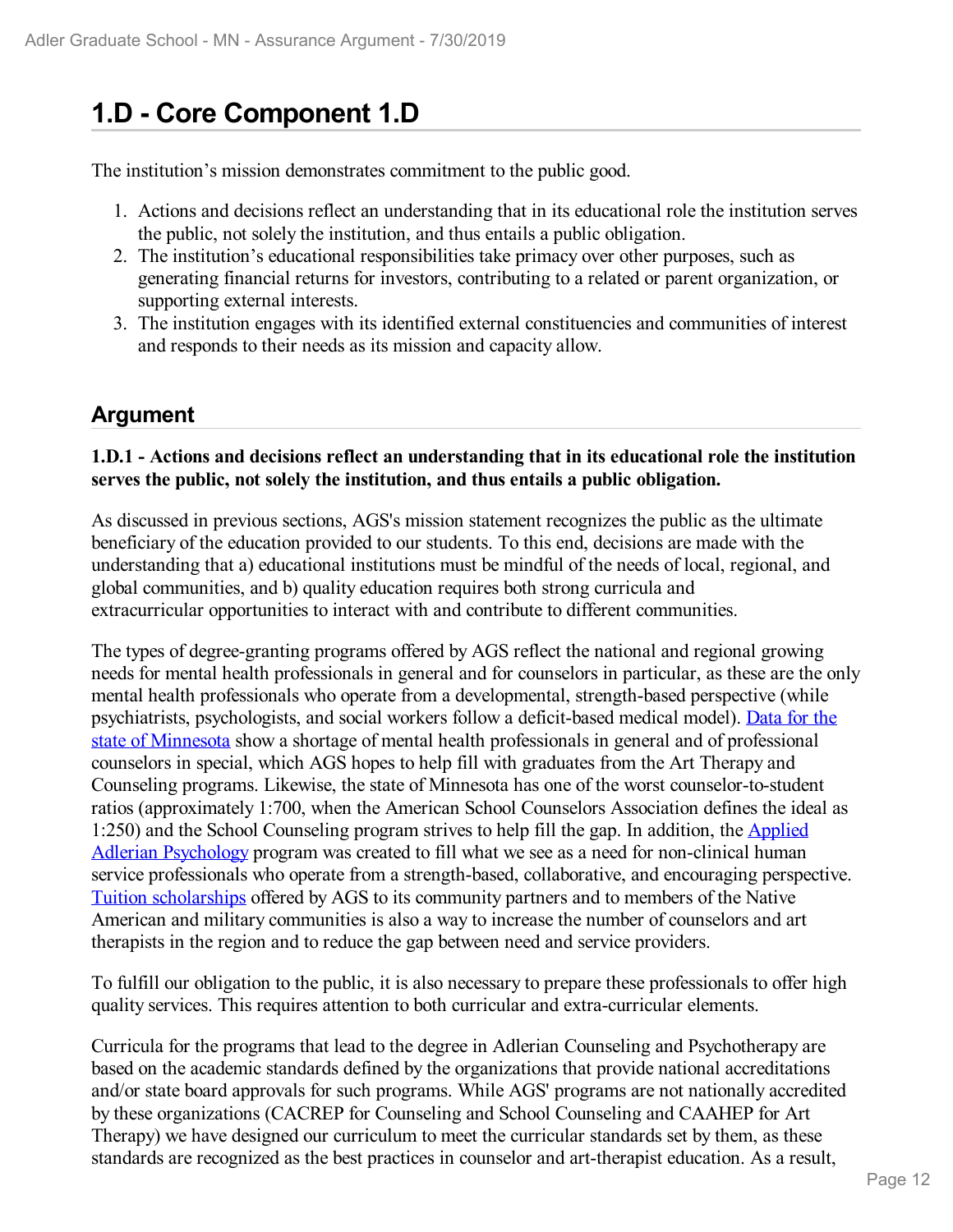Art Therapy curriculum meets CAAHEP standards and Counseling curriculum (including the Clinical Mental Health, Co-Occurring Disorders and Addiction, and Marriage, Couple, and Family specialties) meets CACREP curricular standards. School Counseling meets ASCA standards, which are approved by the MN Professional Educator Licensing and Standards Board and also recognized nationally as best practice in School Counselor education. The curriculum for the Applied Adlerian Psychology was carefully designed by Adlerian experts to provide a strong foundation to non-clinical human service professionals.

Counselor education programs have an obligation to protect the public by functioning as gatekeepers to the counseling profession, which requires monitoring both academic preparation and students' development of appropriate professional attitudes and behaviors. To this end, AGS has implemented a process to support the development of the expected professional dispositions, to develop remediation strategies when deficits are encountered, and ultimately to re-direct students to other professional choices if/when the student fails to develop in these areas. Academic rigor, a fiduciary obligation AGS holds toward its students and those who will be served by its graduates, is discussed in detail under **component 3**, and processes for assessment of student learning and for program evaluation are discussed under **component 4**. In brief, AGS has policies and procedures in place to uphold academic rigor (described in the Faculty Handbook, Manual of Online Learning, and Catalogue/Student Handbook), as well as procedures to assess student learning and for program evaluation.

### **1.D.2 - The institution's educational responsibilities take primacy over other purposes, such as generating financial returns for investors, contributing to a related or parent organization, or supporting external interests.**

AGS is an independent not-for-profit organization and, as such, does not have a parent organization nor investors. The college also does not support any external interests and is focused exclusively on its educational responsibilities.

### **1.D.3 - The institution engages with its identified external constituencies and communities of interest and responds to their needs as its mission and capacity allow.**

In addition to having a Board of Directors that represents diverse sectors of the local communities, and a broader range of the Adlerian community and of higher education, AGS' programs have advisory councils (as represented here by the School Counseling program).

AGS recognizes the importance of outreach and engages with stake-holding communities in a number of ways:

- Scholarships for community partners;
- Continuing education training for area professionals, via the **Adler Institute for Continuing** Education;
- Free supervision training for professionals who supervise field experience for our students;
- On-campus activities for seniors and persons with disabilities, via the Art Therapy Service Center, exemplified here by their partnership with the Epilepsy Foundation;
- School counseling services and training for underserved schools, via partnerships with the School Counseling Service Center; one of these partnerships has resulted in the creation of an award-winning program;
- Training for area school counselors on an regular basis, offered by School Counseling faculty;
- Providing opportunities for master's-holding counselors to obtain specialty certificates and to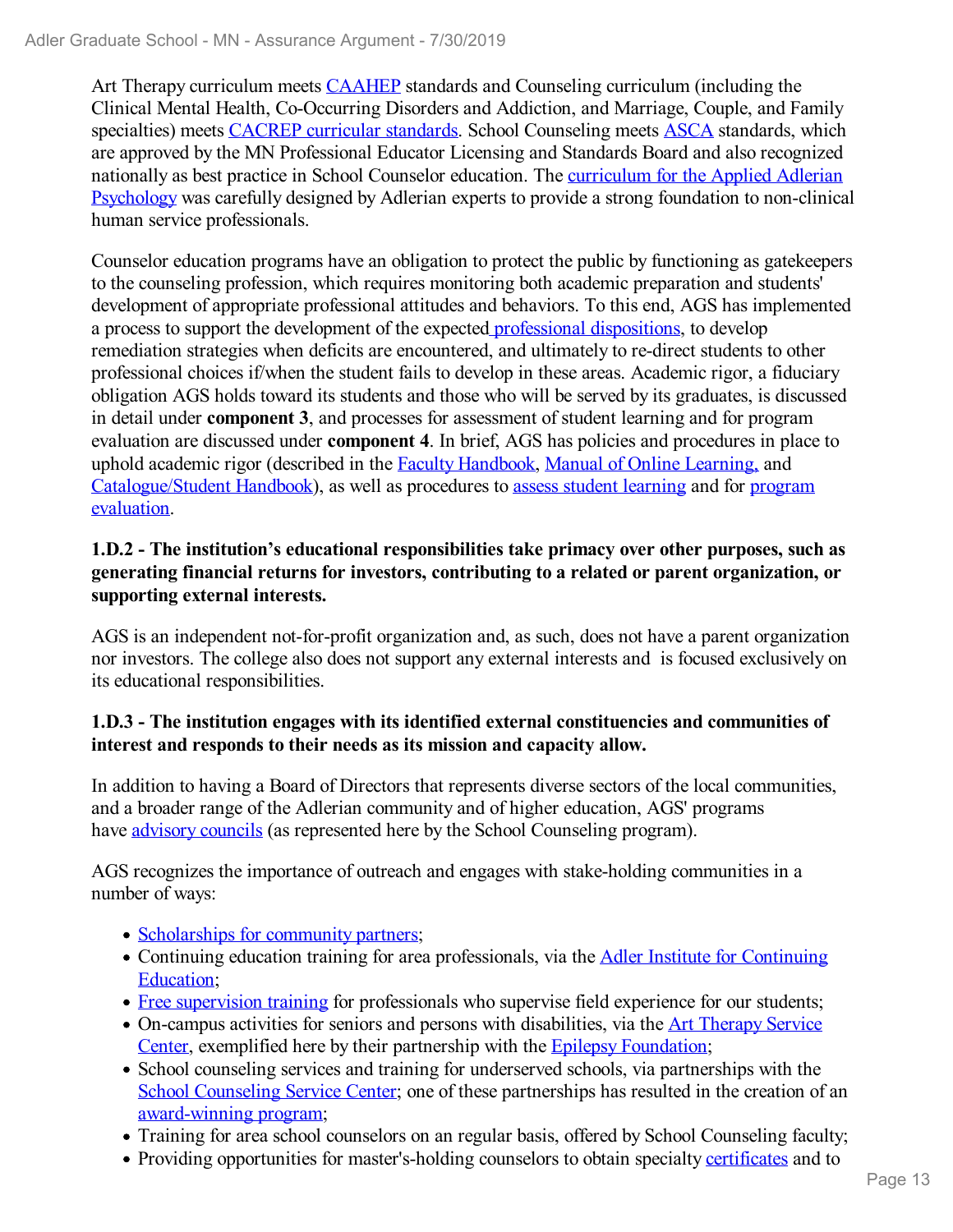take isolated courses required for higher licensure.

• Reach-out and articulation agreement with Argosy University to provide Argosy students who were suddenly abandoned an opportunity to finish their degrees.

### **Sources**

- ACAD AAP courses.pdf
- ACAD ASCA Standards
- ACAD AT Epilepsy Foundation.pdf
- ACAD\_CAAHEP\_Standards
- ACAD\_CACREP Standards.pdf
- ACAD ProfessionalDispositions Protocol
- ACAD SC Advisory Council
- ACAD SchoolCounselingServiceCenter SevenHills.pdf
- ACAD Site Supervisors Training
- BOD Job Market.pdf
- PRES\_AAP\_WhitePaper
- PRES Articulation Agreement Argosy AGS EXECUTED
- QAA 2019 Online Learning Policies
- QAA\_AGS\_Evaluation\_Plan
- QAA Assessment Plan Cycle
- WEB\_AT\_Service Center.pdf
- WEB Certificate.pdf
- WEB\_Community\_Partnerships.pdf
- WEB Institute page.pdf
- WEB SC Service Center.pdf
- WEB Scholarship information